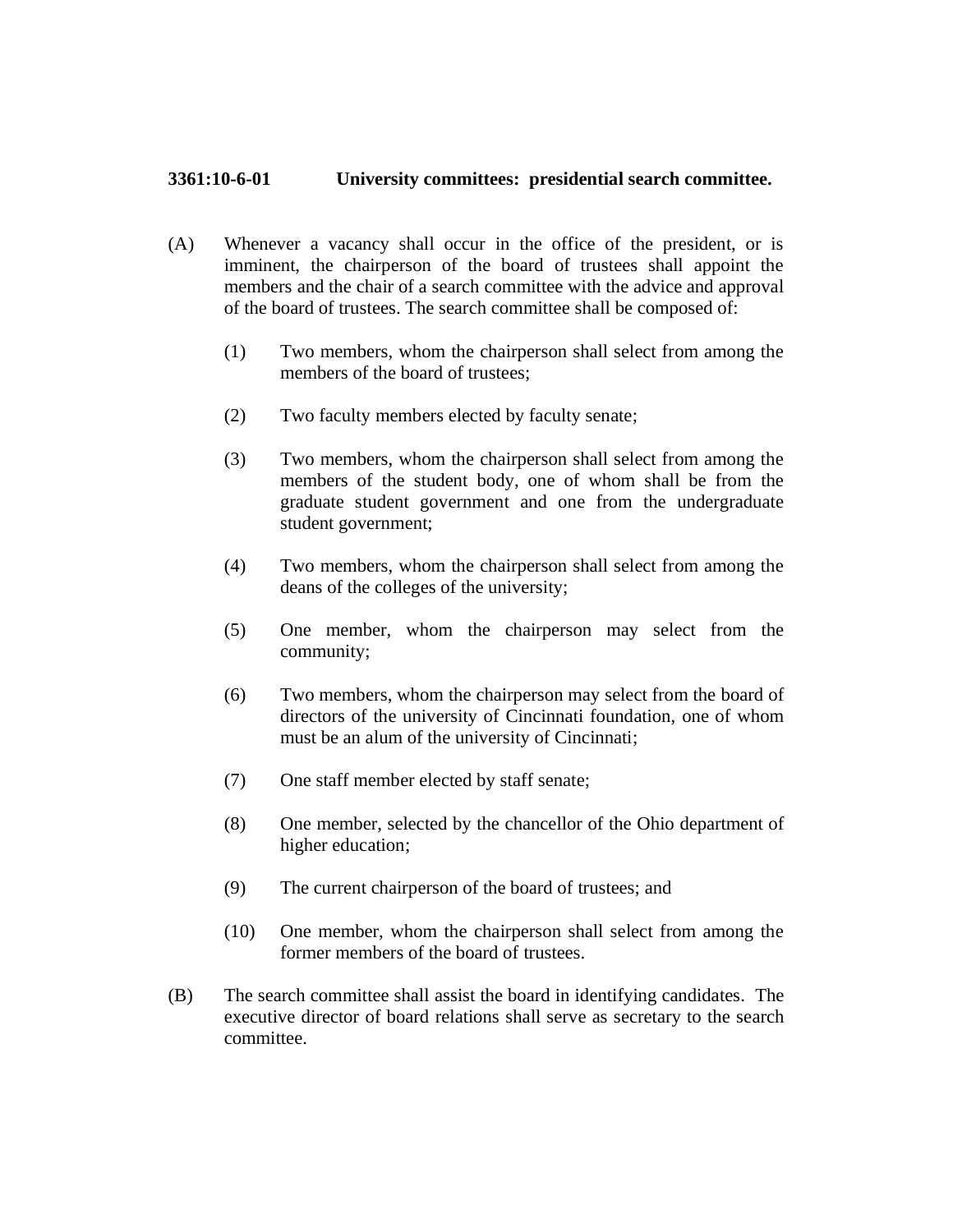Effective: May 29, 2019

Vicor S. Polount

Certification:

Nicole S. Blount Executive Assistant to the Board of Trustees

Date: May 13, 2019

Promulgated under: R.C. Section 111.15 Statutory authority: R.C. 3361. Rule amplifies: R.C. 3361.03 Prior effective dates: March 16, 1978 September 29, 1978 November 25, 1978 September 8, 1980 December 7, 1980 November 8, 1982 November 30, 1983 November 1, 1984 January 10, 1985 March 8, 1985 August 9, 1985 February 3, 1986 December 25, 1987 March 24, 1989 February 13, 1990 April 18, 1990 May 2, 1994 August 12, 1994 February 28, 1995 August 21, 1995 February 12, 1996 April 23, 1996 October 11, 1997 August 4, 1998 April 20, 2000 July 2, 2001 February 11, 2002